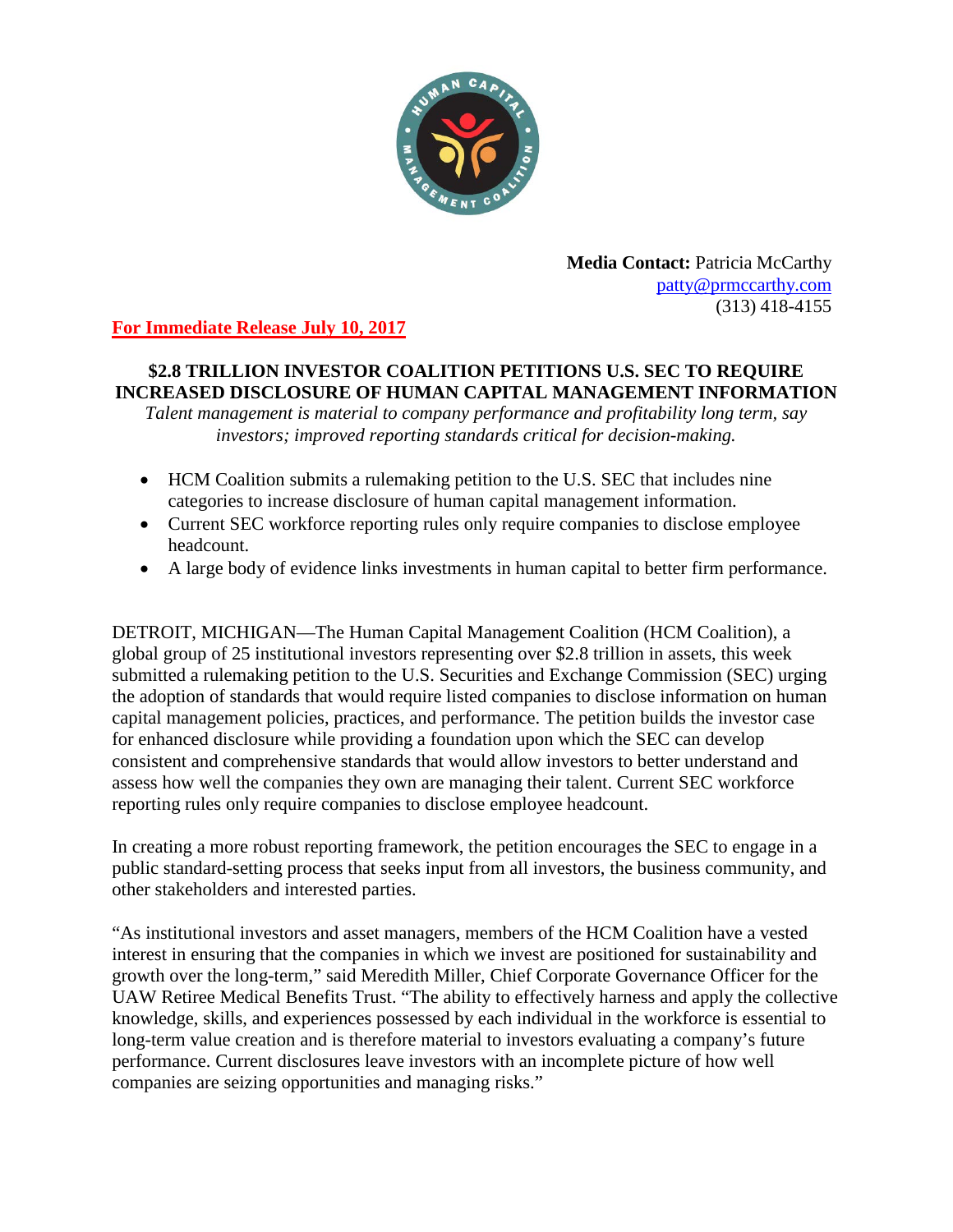The petition does not define specific metrics for reporting; instead, the petition offers nine broad categories of information deemed fundamental to human capital analysis as a starting point to dialogue: workforce demographics; workforce stability; workforce composition; workforce skills and capabilities; workforce culture and empowerment; workforce health and safety; workforce productivity; human rights; and workforce compensation and incentives. The HCM Coalition expects that specific data points will be developed as part of the rulemaking process, acknowledging that the relevance and applicability of some metrics may vary between industries and companies in the same industry.

"Workers are the bedrock of every successful company and the lifeblood of our economy. Talent is everything, and investors need to know how companies are managing their employees and whether they're quality, hospitable, and safe places to work," New York City Comptroller Scott M. Stringer said. "Human capital management matters. Today we're taking the first step and starting that conversation."

A large body of empirical evidence underscores the link between the effective management of human capital and better corporate performance across a number of metrics. Research has shown that investments in training and development, health and safety, employee engagement, diversity and inclusion and workforce composition and staffing are associated with increased workforce productivity, reduced turnover, and higher customer satisfaction. Academic studies and literature reviews from Harvard,<sup>[1](#page-1-0)</sup> The Wharton School,<sup>[2](#page-1-1)</sup> and MIT,<sup>[3](#page-1-2)</sup> among others, also report evidence that better human capital management practices are associated with higher shareholder returns, profitability and overall firm performance against benchmarks.<sup>[4](#page-1-3)</sup>

<span id="page-1-0"></span> $\overline{\phantom{a}}$ <sup>1</sup> The majority of the 92 studies reviewed by the Harvard Law School Pensions and Capital Stewardship Program found that human capital management policies were associated with better financial performance using metrics of value to investors, such as total shareholder return, return on assets, return on capital, profitability, and Tobin's Q. See Aaron Bernstein and Larry Beeferman, "The Materiality of Human Capital to Corporate Financial Performance," Pensions and Capital Stewardship Project, Labor and Worklife Program, Harvard Law School, Apr. 2015.

<span id="page-1-1"></span><sup>2</sup> Investing in a value-weighted portfolio of companies in the Fortune 100 America's Best Companies to Work For from 1984 through 2009 generated excess risk-adjusted returns of 3.5% per year. See Alex Edmans, "Does the Stock Market Fully Value Intangibles," Journal of Financial Economics, Vol. 101, 621-640 (2011), at 621 (http://faculty.london.edu/aedmans/Rowe.pdf).

<span id="page-1-2"></span><sup>3</sup> High-performing retailers use cross-training to provide flexibility and address variability in demand—thus better satisfying customers—without resorting to practices like last-minute ("just-in-time") scheduling and extremely short shifts that lead to higher turnover and lower motivation. Conversely, cutting labor hours—a common strategy among retailers looking to control expenses—often backfires in the form of reduced profitability. See Zeynep Ton, The Good Jobs Strategy (2014).

<span id="page-1-3"></span><sup>4</sup> E.g. Mark Huselid, "The Impact of Human Resource Management Practices on Turnover, Productivity, and Corporate Financial Performance," Academy of Management Journal, at 645-47 (1995), at 658-659 [\(http://www.markhuselid.com/pdfs/articles/1995\\_AMJ\\_HPWS\\_Paper.pdf\)](http://www.markhuselid.com/pdfs/articles/1995_AMJ_HPWS_Paper.pdf) (High performance workplace practices are associated with lower turnover as well as better productivity and firm financial performance, including increases in Tobin's Q and gross rate of return on capital); Laurie Bassi & Dan McMurrer, "Human Capital Management Predicts Stock Prices," at 1 (June 2010) [\(http://mcbassi.com/wp/resources/documents/HCMPredictsStockPrices.pdf\)](http://mcbassi.com/wp/resources/documents/HCMPredictsStockPrices.pdf)) (Two portfolios of large-capitalization companies created using criteria related to training and employee development outperformed the S&P 500 on an annualized basis by at least 3.1%); and Aon Hewitt, "2015 Trends in Global Employee Engagement," at 4 (2015) [\(http://www.aon.com/attachments/human-capital-consulting/2015-](http://www.aon.com/attachments/human-capital-consulting/2015-Trends-in-Global-Employee-Engagement-Report.pdf) [Trends-in-Global-Employee-Engagement-Report.pdf\)](http://www.aon.com/attachments/human-capital-consulting/2015-Trends-in-Global-Employee-Engagement-Report.pdf) (A 5% increase in employee engagement leads to a 3% increase in revenue growth the following year).